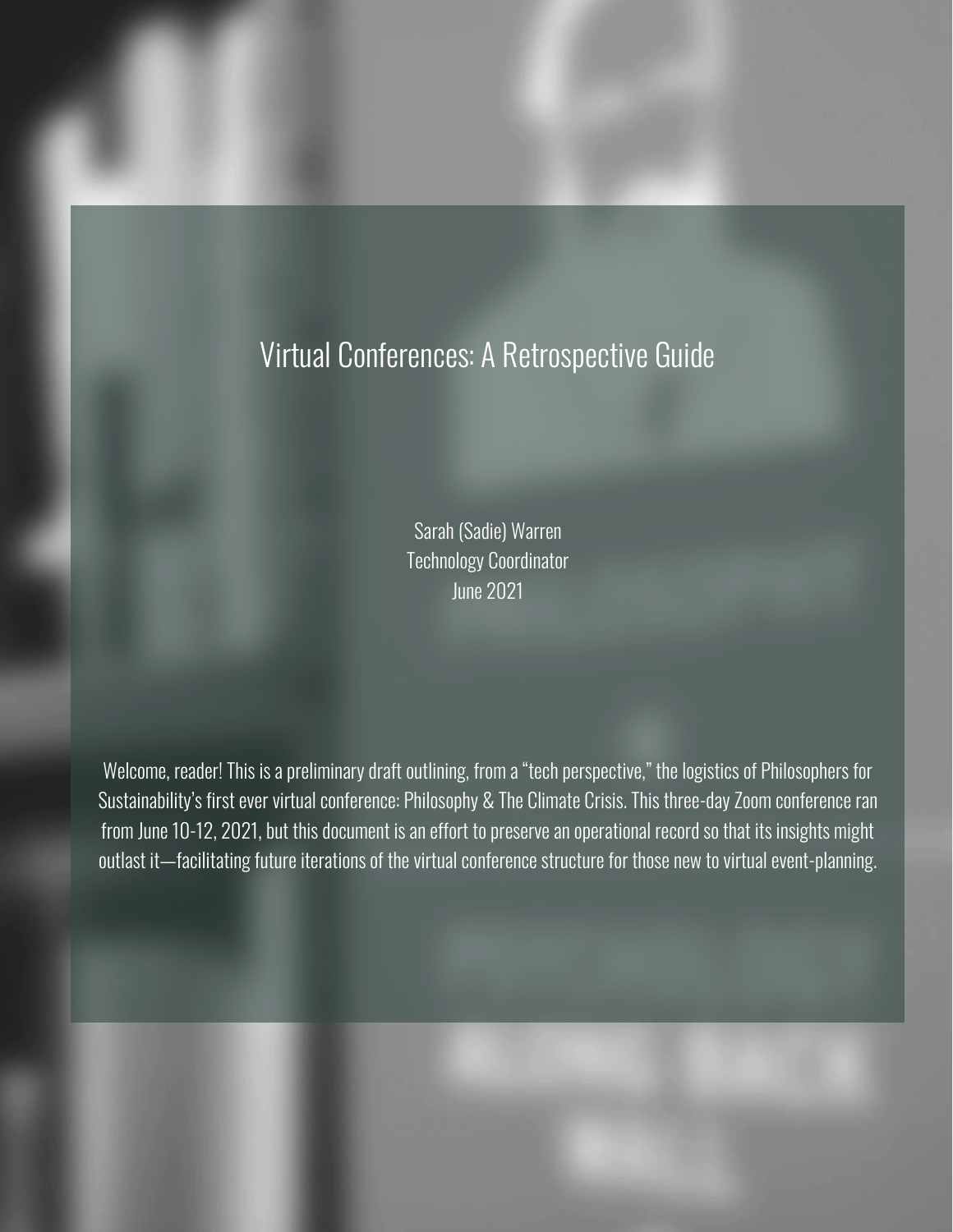# The Team

Philosophy & The Climate Crisis was organized by two Organizers (Eugene Chislenko and Simona Capisani), who recruited a Technology Coordinator (Sarah Warren) to help with technological and technology-adjacent conference needs. While the Organizers were responsible for the "vision" and administration of the conference, determining how that vision and administration looks and is practically achieved in a virtual context requires a fair amount of back-and-forth with the Technology Coordinator, so these three roles intersected quite frequently. Aside from this, a small team of Technology Volunteers were recruited from the conference participant membership and given some training to help manage dayof demands.

## Major Takeaways

- $\triangleright$  Organizers will be inundated with unanticipated social and administrative demands—having a dedicated technology lead (Technology Coordinator) to handle "venue-related" logistics prevents competing demands and unnecessary stress
- ➢ The Technology Coordinator will be juggling a variety of technology tasks and unanticipated demands, so having built-in redundancies in the form of **overflow technology support** (Technology Volunteers) is very useful
- $\triangleright$  Training these volunteers is key—often the difference between being helpful and being a further responsibility depends on software familiarity—and screencapture training videos outlining software features and common problems/ how to resolve them ensures that synchronous meetings aren't necessary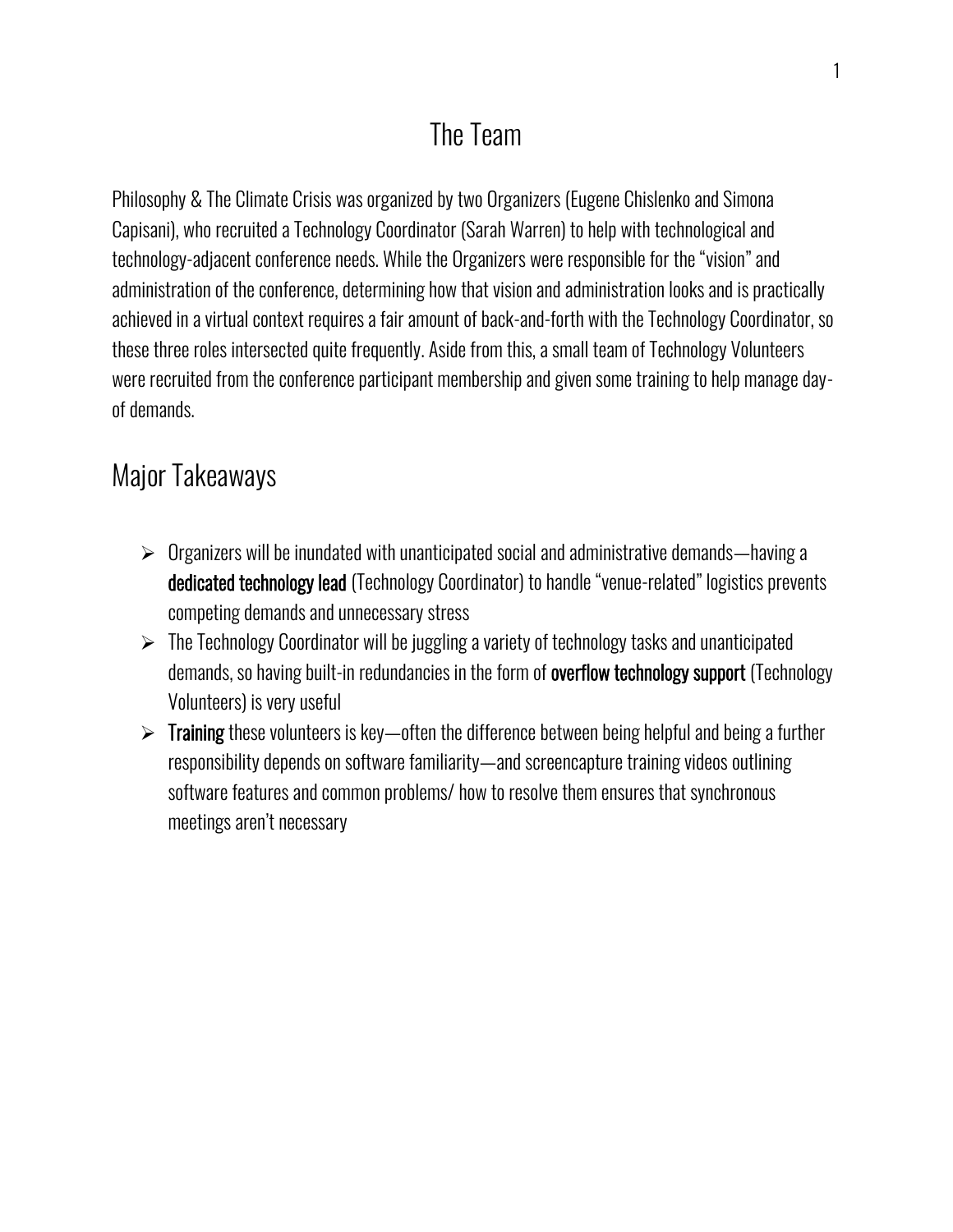# The Tech

A variety of technologies were used throughout conference planning, day-of events, and post-conference projects. Pre-and post-conference technologies are listed beside various tasks under the heading The Tasks (below). Day-of technologies are listed here. The goal was to have a reasonably low threshold of technological literacy/sophistication necessary for robust participation in all integral conference proceedings, with assistance and resources made available to those who needed them, but with additional possibilities and features made available for those comfortable with exploring further.

#### Day-Of

- $\geq$  Zoom—one continuous non-webinar session per day with informative transition slides and audio DJing between sessions and permanent thematic "lounges" via named breakout rooms
- $\triangleright$  Discord—after-hours, unmoderated social space with text chat, audio, and video options
	- $\circ$  Alternative: Spatial Chat—costly *but* more atmospheric, interactive, multimedia-friendly
- $\triangleright$  Padlet—textual and visual introductions for participants

## Major Takeaways

- $\triangleright$  Thinking about the **technology load** is helpful—we sometimes forget how much knowledge, training, and experience goes into being able to navigate virtual spaces, and keeping track of the demands that are being placed on participants who comes from different backgrounds may aid in understanding how much complexity can be built into proceedings while remaining inclusive
- $\triangleright$  Don't underestimate the cumulative burden of moving parts—many simple tasks can be overwhelming and lead to mistakes, and reducing the number of moving parts (to a degree) can make things run more smoothly (such as keeping a session open rather than opening and closing repeatedly throughout the conference day)
- $\triangleright$  Promote strategically—some technologies will need to be identified in advance (e.g. Zoom); some can be incorporated on the fly within the session because they are intuitive to use (e.g. Padlet); some can be incorporated on the fly because they are likely to attract advanced users and they are not critical to the conference infrastructure (e.g. Discord)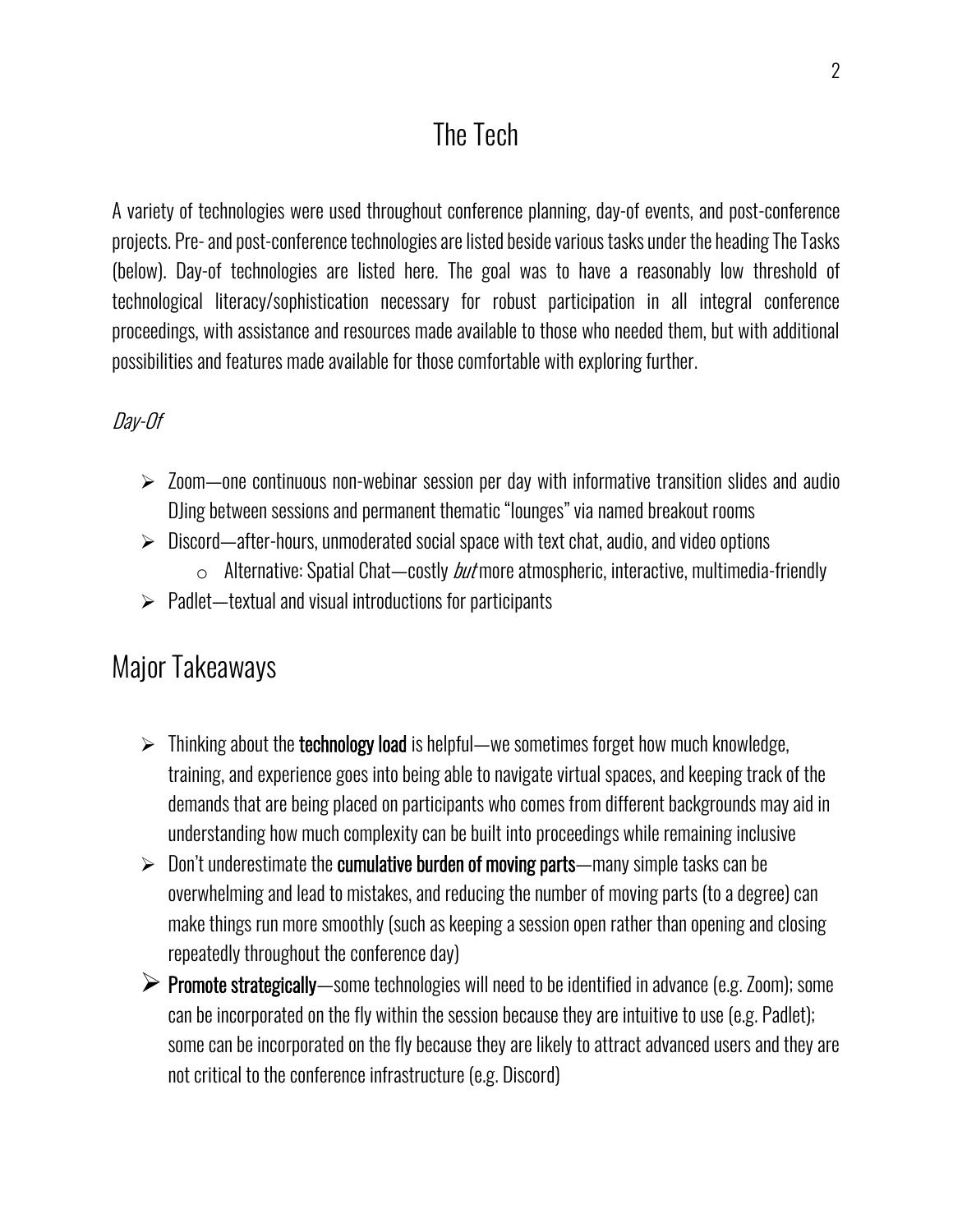# The Tasks

The below list is not exhaustive, but covers many of the most important technology and technologyadjacent duties that arose throughout the conference process (planning, day-of, post-conference).

### Technology Coordinator

### **Planning**

- ➢ Poster design (Canva, PDF)
	- $\circ$  Note: aim for visual consistency (e.g. colour, fonts, style) for not only elegance, but participant recognition of official documents and spaces
	- $\circ$  This applies to all participant-facing documents and images
- ➢ Zoom background design (Photoshop or GIMP, JPG)
	- $\circ$  Note: blurred backgrounds can offer imagery and interest without distraction; logos can be added using transparent layers
- ➢ Transition slide design (PowerPoint, PPT)
	- $\circ$  Note: indication of upcoming session, session title, session time (including time zone), and timely instructions are good text items to include
- ➢ Division and coordination of volunteer labour (email, on-the-fly editable Google doc)
	- o Note: email schedule and confirm interest well in advance
- ➢ Zoom training for Technology Volunteers (Audacity/Screencast-O-Matic/Premiere Pro or OpenShot, MP4)
	- o Note: writing a script > getting it approved > recording audio > recording screencapture video > combining in editing software is best for a concise and error-free end product
- $\triangleright$  Granular itinerary of duties (on-the-fly editable Google doc)
	- $\circ$  Note: this is perhaps *the most important document*—having Organizers and Technology Coordinator compile a *very* detailed timed table of duties (with columns for each person) and performing a dress rehearsal will pay dividends; have this open at all times during conference days
- ➢ Zoom settings (Zoom web portal, Zoom session)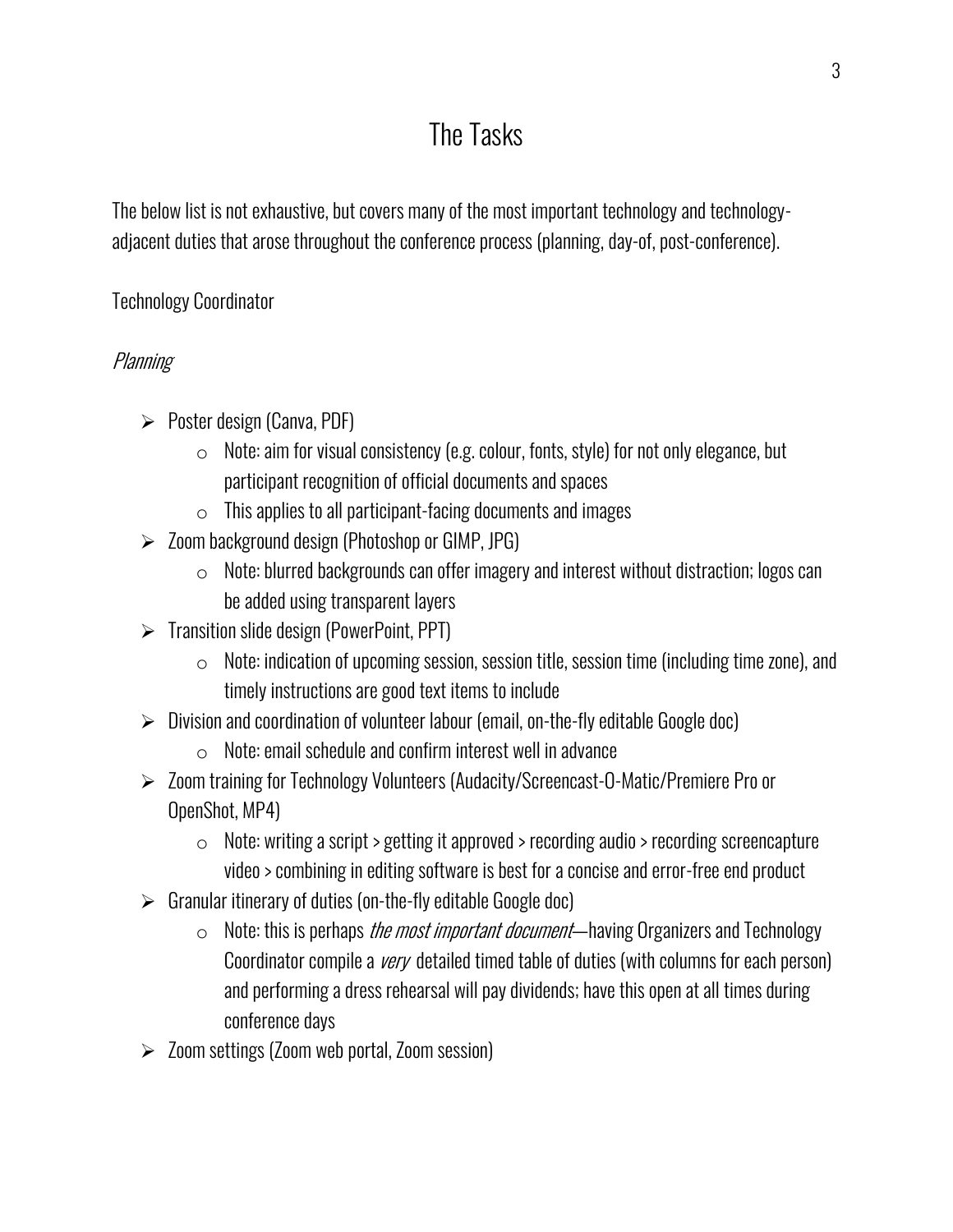- $\circ$  Note: reviewing both the web portal settings and the Zoom session settings prior to the conference and knowing which session settings will need to be changed when is key
- $\triangleright$  Consent form (Google form)
	- $\circ$  Note: for recording—can be distributed easily via link in the Green Room (breakout room)
- $\triangleright$  Feedback form (Google form)
	- $\circ$  Note: keep it short; avoid double-questions and ambiguity; think hard about what information you need to collect or will help you improve future events
- $\triangleright$  Social space selection and set-up (Discord)
	- $\circ$  Note: remember to provide instructions (via email or in-session chat); uploading profile images with a logo looks elegant and reassures participants that they are in the right space

### Day-Of

- ➢ Zoom hosting (Zoom)
	- $\circ$  Note: review which powers are granted to cohosts; be aware that connection issues may transfer hosting to a cohost, and warn cohosts accordingly
- ➢ In-session logistics (Zoom)—dynamic changes for cohosting, session permissions, spotlighting, general technical assistance, volunteer assistance, preventative muting, manual breakout room relocation, recording, saving session chat log
	- $\circ$  Note: this is quite a lot of material to work through in advance, so be sure to identify these roles in your itinerary of duties (and don't double-book anyone with simultaneous duties); beginning the session 30 minutes early and having a meeting with Organizers and Technology Coordinator is a good idea to check in
- ➢ Between-session logistics (Zoom)—transition slides and audio DJing
	- $\circ$  Note: having a second Zoom account (using a second computer) with a clear name and profile image (e.g. Sound & Vision) is very helpful for multi-tasking; transition slides can be shared directly through the Advanced tab (no PowerPoint interface clutter); delete old transition slides as they are used to immediately share the correct slide; check "Share computer audio" to simultaneously DJ; have a ready-to-use list of music (including links); be careful not to play ads when DJing; long playlists are much easier to use than multiple songs; song requests may need to be compiled in advance
- ➢ Emergent items document (on-the-fly editable Google doc)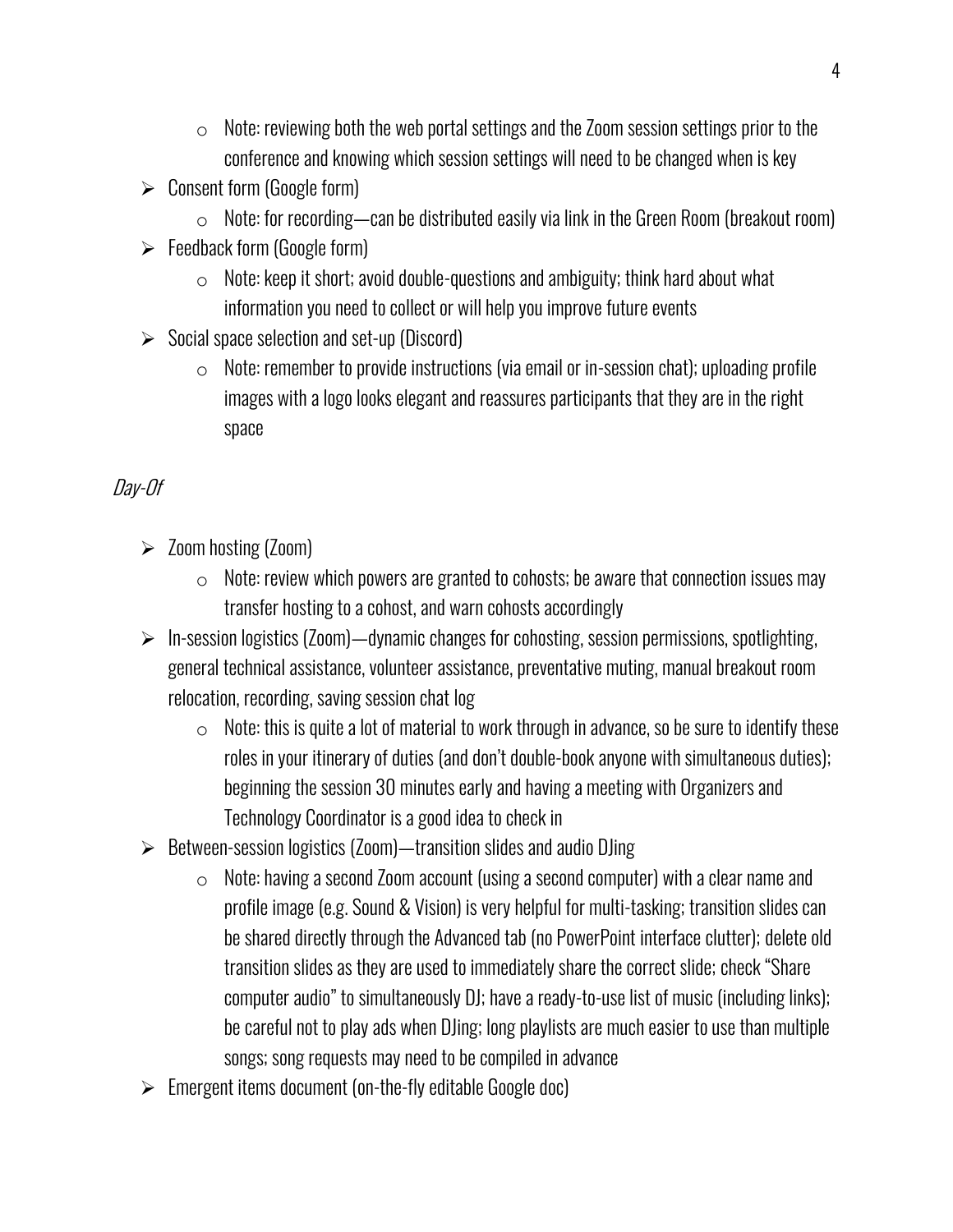- $\circ$  Note: have a collaborative document to quickly and concisely communicate or remember needs; have this open at all times during conference days
- ➢ Organizer/Technology Coordinator live chat (WhatsApp)
	- $\circ$  Note: having immediate, private communication outside of Zoom prevents accidentally sharing private/administrative discussion and is easier to keep track of than direct messaging in Zoom
- $\triangleright$  Screencapture images
	- $\circ$  Note: a visual record can be great for sharing; be sure to get permission from participants unless it is on speaker view (then you only need permission from speakers) or blur out participants
- $\triangleright$  Social media promotion
	- $\circ$  Note: create an official hashtag; make sure login info has been appropriately shared; encourage participants to use hashtag on social media

### Post-Conference

- $\triangleright$  Chat editing for privacy (Notepad)
	- o Note: delete private messages; a second Zoom account (e.g. Sound & Vision) will have fewer of these
- ➢ Video editing (Premiere Pro or OpenShot, MP4)
	- $\circ$  Note: manually turning recording on and off will eliminate time-consuming editing later
- ➢ Closed captioning (Notepad, WordPress)
	- $\circ$  Note: enabling live transcripts increases accessibility and removes the necessity of manually transcribing
- $\triangleright$  Volunteer thank you emails
	- $\circ$  They put in time and effort!

Technology Volunteers

➢ Assistant Chairs: meet Speaker(s) and Chair(s) in Green Room (breakout room) 15 minutes prior to session start to discuss best practices, timing, signals; preventative muting (overflow support); reiterating process for and keeping an eye on Q&A queue (in case of Chair omission)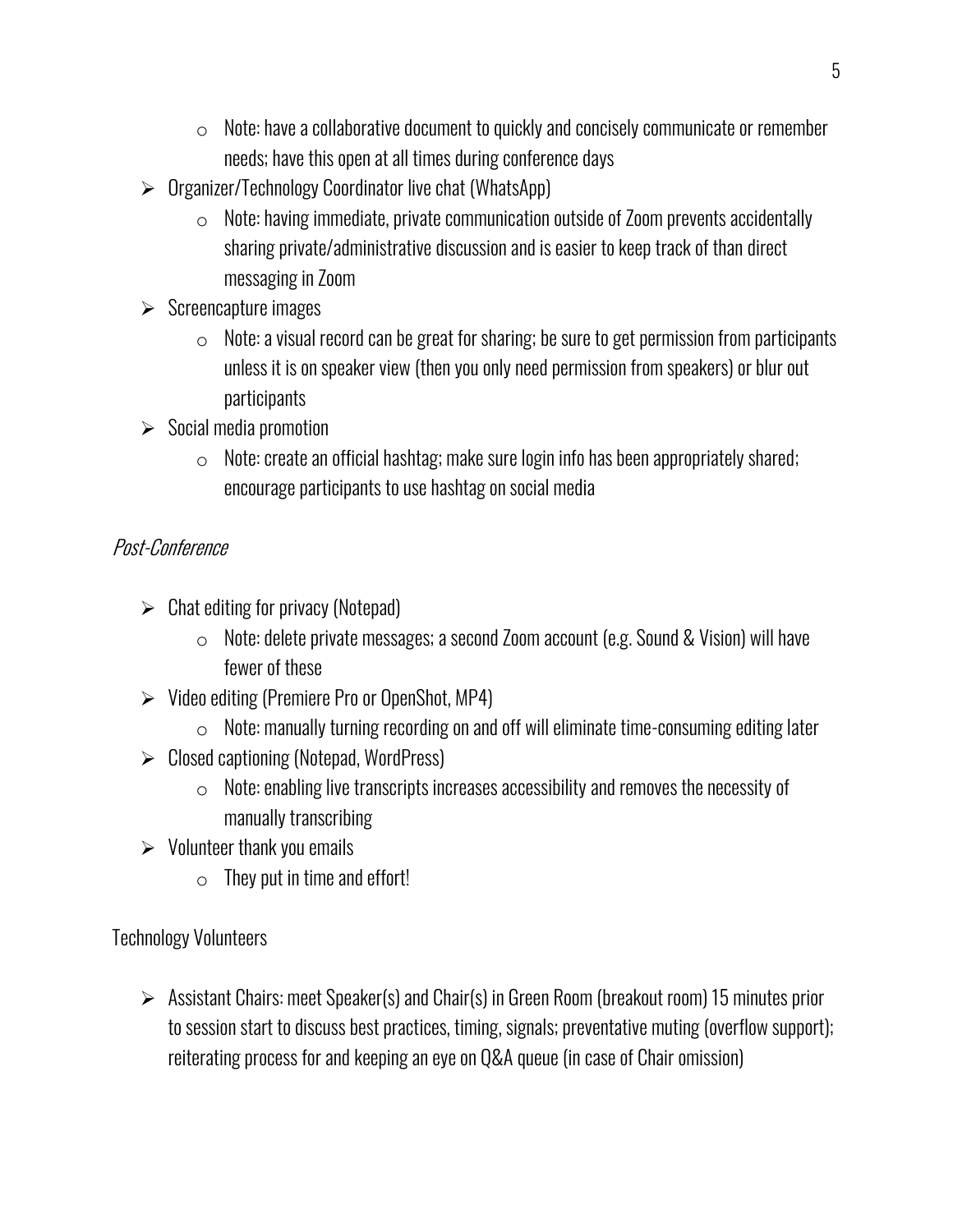- $\circ$  Note: including volunteer shifts in the itinerary of duties is helpful; greet and provide preferred contact method at the beginning of the shift via direct message; changing Zoom display name to "ASSISTANT CHAIR | [name]" helps with visibility; Q&A can be taken via raise hand reaction (ordered list appears via Participants panel) and chat keywords (e.g. "QUESTION [question content])
- $\triangleright$  Tech Assistants: general ad hoc technical support for participants
	- $\circ$  Note: including volunteer shifts in the itinerary of duties is helpful; greet and provide preferred contact method at the beginning of the shift via direct message; changing Zoom display name to "TECH SUPPORT | [name]" helps with visibility; asking volunteers to change their names if they are comfortable helping out eases labour burden

### Organizers (Tech-Adjacent)

- $\triangleright$  Boilerplate messages (Zoom chat)
	- $\circ$  Note: beginning sessions with basic template messages for newcomers/reminders keeps participants informed (e.g. chat norms, Q&A norms and processes, display name requests, including pronouns)
- ➢ Holding space in pre- and post-session hangouts/named breakout room lounges (Zoom)
	- $\circ$  Note: pre- and post-session hangouts in the main room give participants a way to get to know each other more informally; having named breakout rooms for people to relocate can foster intimacy and ways of pursuing different types of conversation; support these spaces by occupying them; good places for alternate/informal Zoom backgrounds (e.g. diner background for breakfast hangouts)

## Major Takeaways

- $\triangleright$  Clarity with redundancy—it is crucial that everyone has explicitly been made aware of their duties (large and small) and thought about what that procedurally entails, but this includes contingency plans for when unanticipated issues arise (e.g. "I will spotlight speakers, but if I need to step out, I will communicate this via WhatsApp and  $x$  will step in")
- ➢ Shift work—these redundancies work especially well if Organizers arrange for shifts where they will be responsible for redundancy measures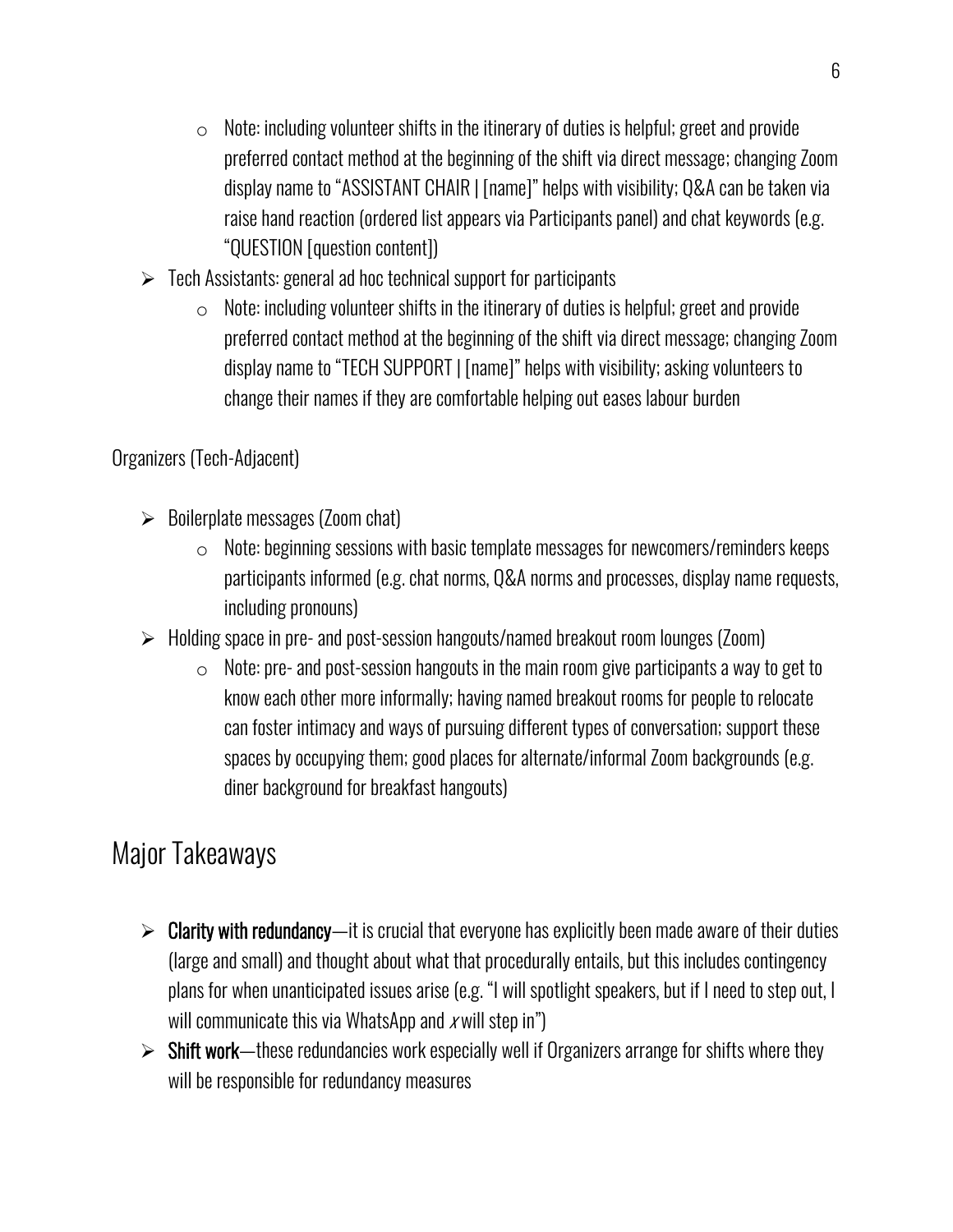- ➢ Obvious mic-passing/"signposting"—in order to facilitate keeping track of timing for tasks (especially recording), having speakers clearly "pass the mic" and indicate new stages of the proceedings is very helpful (e.g. "I will now pass the mic to x to proceed to the Q&A period of the presentation")
- ➢ Details in the emails—make sure that participants can search for important resources (e.g. tech FAQ and tutorials) in well-titled emails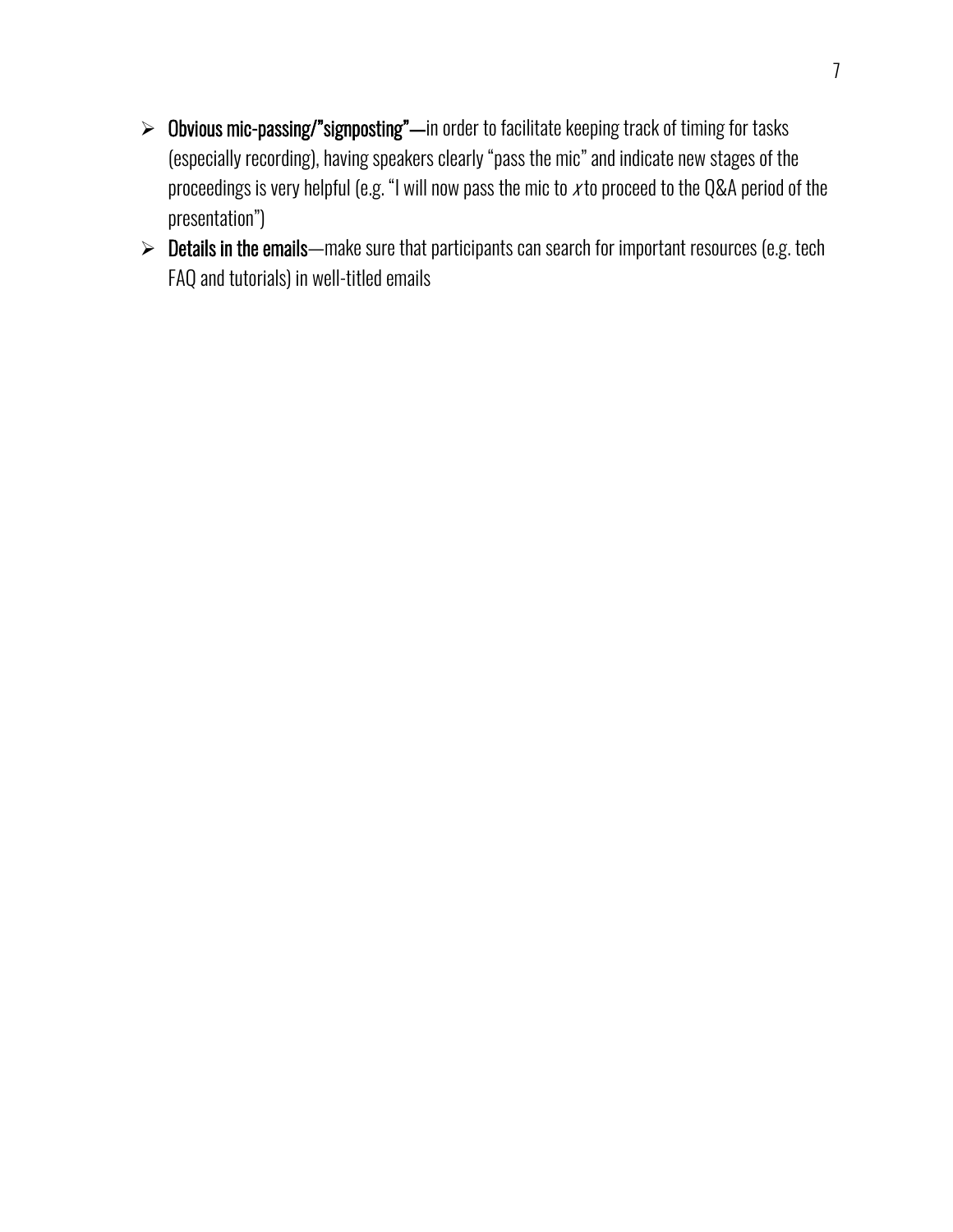# Zoom Settings

Day-of events can look quite different depending on what settings are selected both before and during the conference—and some of them can't be changed unless the session is closed and re-opened (not something that you want to do!). These are what worked for us (and why we chose them).

Note that these are not *all* of the settings available to you in Zoom, but rather the most directly relevant and important. It is a good idea to spend some time exploring both the Zoom web portal settings and the Zoom session settings in order to familiarize yourself with various features and how they may help or hinder your specific conference activities.

#### Zoom Web Portal Settings

These settings are selected by the host prior to the meeting, and can only be changed by closing the session, changing the settings, and re-opening the session. They do not shift according to who is host at any particular time throughout the session, but rather are static, dictated by the settings chosen by the host who scheduled the meeting.

Meeting

Security

Waiting Room: off

 $\triangleright$  Unnecessary variable

Require a passcode: on

 $\triangleright$  Security measure; can be embedded in one-click join link

Embed passcode in invite link for one-click join: on

 $\triangleright$  See above

Only authenticated users can join meetings: off

 $\triangleright$  May cause complications for out-of-network participants

If Waiting Room is not enabled, phone dial-in only users will: Be allowed to join the meeting

 $\triangleright$  Facilitates joining for folks who do not have internet access or who lose connectivity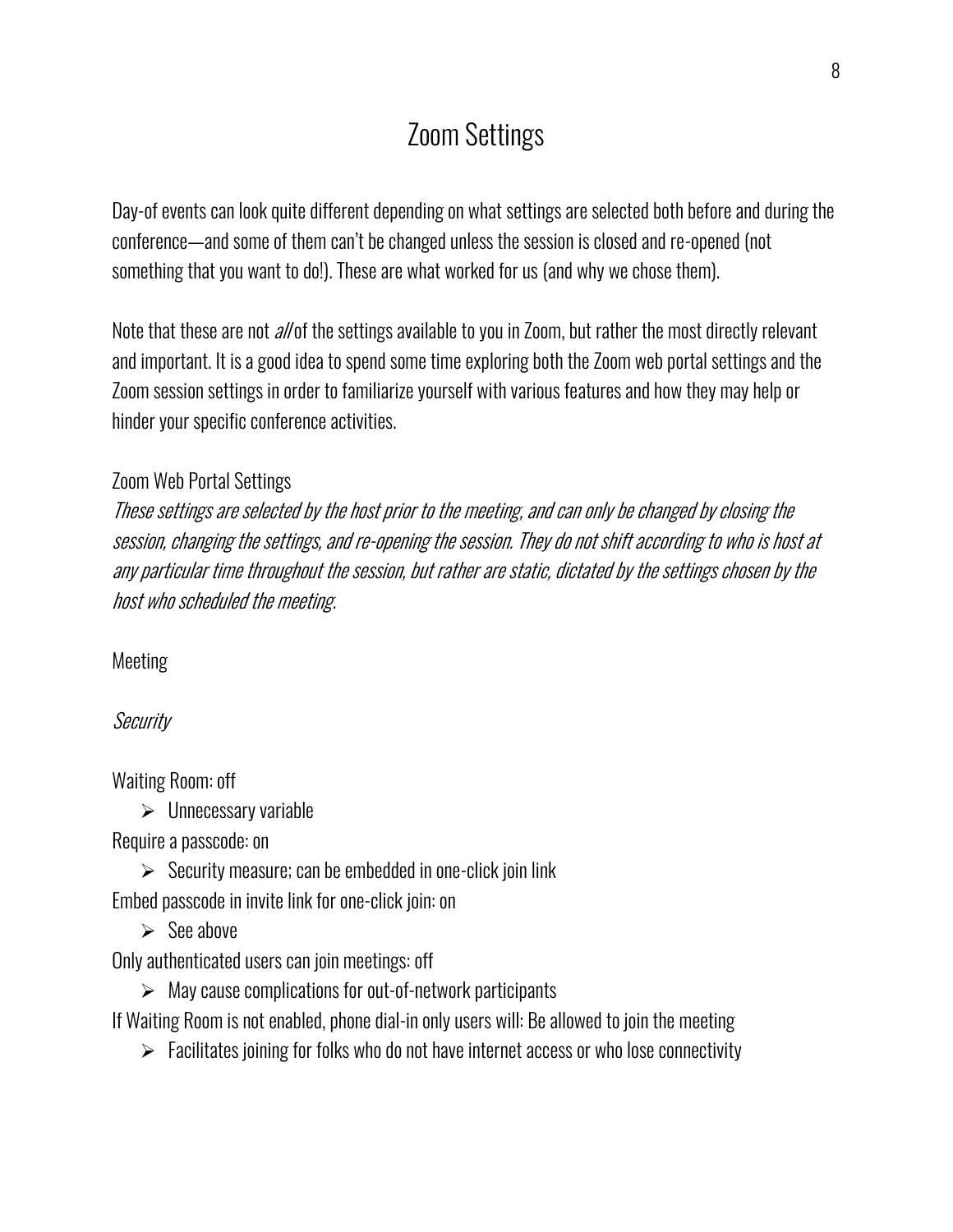### Schedule Meeting

Host video: on

➢ Encouraging video presence is easier when the host is present (but can be manually turned on if pre-conference in-session briefing needs to happen)

Participants video: on

 $\triangleright$  Encourages video presence but can be turned off for those who are uncomfortable with video or have a bad connection

Audio type: Telephone and Computer Audio

 $\triangleright$  Facilitates joining for folks who do not have internet access or who lose connectivity Allow participants to join before host: off

 $\triangleright$  Prevents confusion of participants arriving before the host (especially relevant if time zones may be an issue)

Mute all participants when they join a meeting: on

 $\triangleright$  Extremely helpful in preventing accidental audio distraction

#### In Meeting (Basic)

Chat: on

 $\triangleright$  This is often a very lively and informative social sharing space

Private chat: on

- $\triangleright$  For private host-participant, host-host, or participant-participant communication Auto saving chats: on
	- $\triangleright$  While it may be useful to have a non-host (like the secondary account for audiovisual) save these to eliminate unnecessary editing, this is a good backup option so that chats aren't lost if things get busy

Sound notification when someone joins or leaves: off

 $\triangleright$  This can be a major distraction when there are more than a few participants Send files via meeting chat: on

 $\triangleright$  This is great for sharing relevant documents Co-host: on

➢ Critical for sharing responsibilities with Technology Coordinator, Speakers, Chairs, Technology **Volunteers**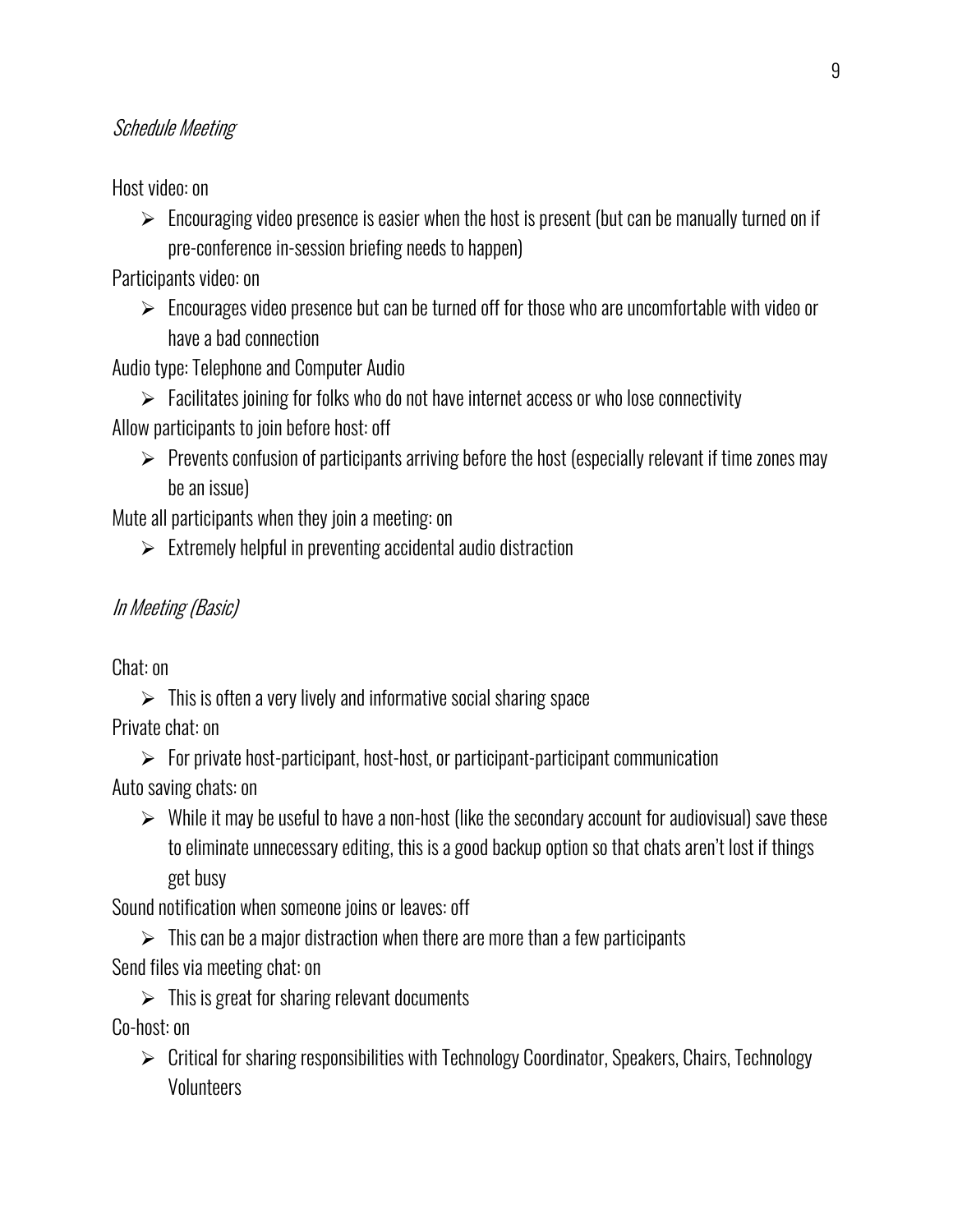Meeting Polls: on

 $\blacktriangleright$  Helpful tool

Show Zoom windows during screen share: off

➢ Unnecessary

Screen sharing: on

 $\triangleright$  Helpful (popular) tool

Who can share? Host Only

 $\triangleright$  Cohosts should still be able to share; prevents possible security issues Who can start sharing when someone else is sharing? Host Only

 $\triangleright$  Prevents accidental disruptions

Annotation: on (Allow saving of shared screens with annotations: check)

➢ Helpful tool

Whiteboard: on (Allow saving of whiteboard content: check)

 $\triangleright$  Helpful tool

Remote control: on (Allow remote controlling user to share clipboard: check)

 $\blacktriangleright$  Helpful tool

Non-verbal feedback: on

 $\triangleright$  Useful live feedback for presenters Meeting reactions: on (All emojis: select)

 $\triangleright$  Great way to communicate non-verbally

Allow removed participants to rejoin: off

➢ Prevents problem users from re-emerging Allow participants to rename themselves: on

 $\triangleright$  Great for identifying preferred names, pronouns, and other info Hide participant profile pictures in a meeting: off

➢ Better atmosphere when participants can see visuals of all participants

## In Meeting (Advanced)

Breakout room: on (Allow host to assign participants to breakout rooms when scheduling: check)

➢ Very good option for both simultaneous social spaces ("lounges") and small group activities; when creating, there is an option to let participants self-select rooms so that permanent lounges can coexist with more temporally specific small group activities rooms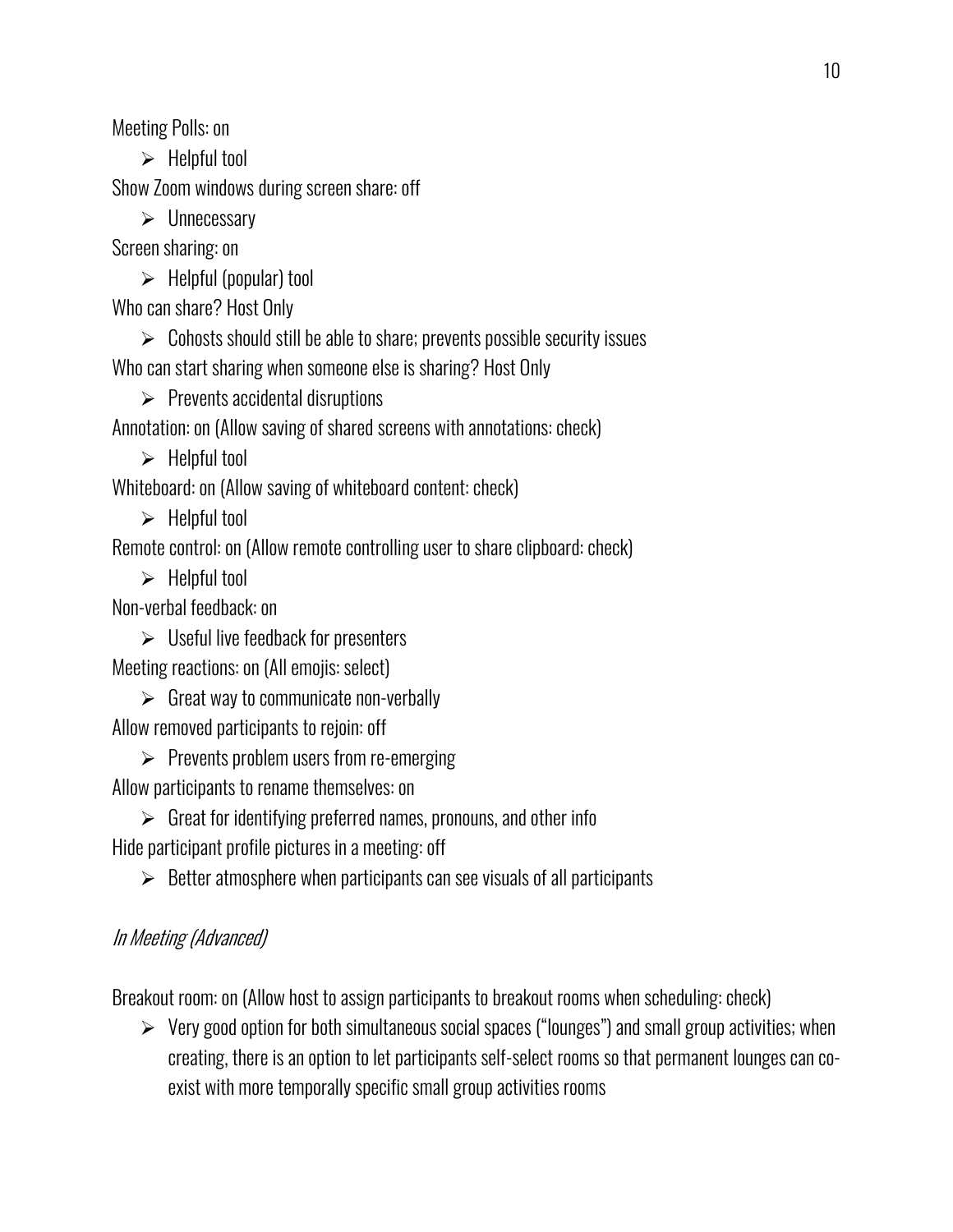Remote support: on

➢ Good contingency plan for helping participants who are not very familiar with Zoom Closed captioning: on

 $\triangleright$  Important for accessibility and also helps with audio clarity problems Save Captions: on

➢ Accessibility feature allows reviewing of spoken content after the synchronous session Group HD video: on

 $\triangleright$  Good video makes for a more "real" space

Virtual background: on (Allow use of videos as virtual backgrounds: check)

➢ These can be used for a variety of reasons: privacy, reducing visual distraction, "branding" Video filters: on

 $\triangleright$  Helps participants correct or enhance their native environmental conditions Immersive view: on

 $\triangleright$  A new, but promising, feature

Show a "Join from your browser" link: on

 $\geqslant$  Less demanding entry requirements for participants

### Email Notification

When a cloud recording is available: on

 $\triangleright$  Helpful reminder

When the cloud recording is going to be permanently deleted from trash: on

➢ Helpful reminder

Recording

Local recording: off

 $\triangleright$  Increased comfort for presenters who may not want their session distributed

Cloud recording: on (Record active speaker with shared screen: select; Record an audio only file: select)

 $\triangleright$  Save the recording with an emphasis on the active speaker; audio-only is a smaller file that can be just as interesting in some contexts

Save chat messages from the meeting/webinar: select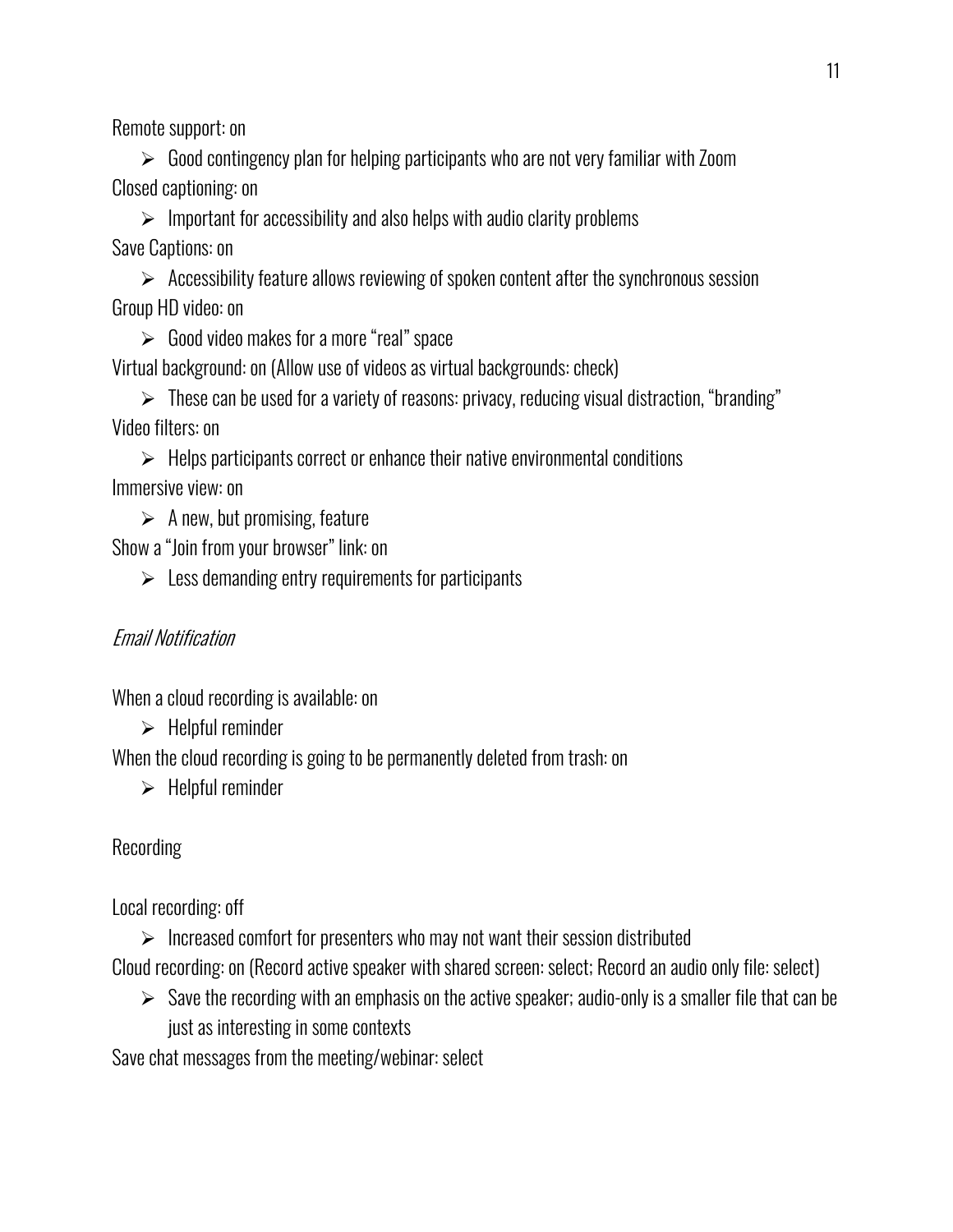$\triangleright$  Chat logs are often as rich as spoken contributions, and may be the primary form of communication for some participants

Advanced cloud recording settings: Display participants' names in the recording; Record thumbnails when sharing; Audio transcript; Save closed caption as a VTT file

 $\triangleright$  Allows record of individual participation, both written and visual; transcript for accessibility (see above); VTT file is crucial if hosting recordings elsewhere later on (allows for closed captioning) Allow cloud recording sharing: on

➢ Allows organizers and others access to recordings for collaborative editing Automatic recording: off

 $\triangleright$  Only helpful if the conference is to be recorded in its entirety—otherwise, the extensive editing required to trim and separate clips is excessive

Require passcode to access shared cloud recordings: on

 $\triangleright$  Security measure

Viewers can see the transcript: on

 $\triangleright$  Accessibility feature (see above)

## **Telephone**

Show international numbers link on the invitation email: on

➢ Useful for those who do not have internet access or who have connection problems—gives them agency to pursue alternate means of participating without requiring help

Mask phone number in the participant list: on

 $\triangleright$  Participant privacy

## Zoom Session Settings

These settings can be toggled on and off throughout the meeting, and we frequently took advantage of this to help minimize interruptions or other potential issues.

Lock Meeting: off

 $\triangleright$  Some participants may need to gain re-entry because of connectivity problems, and others may simply join late

Enable Waiting Room: off

➢ Unnecessary variable